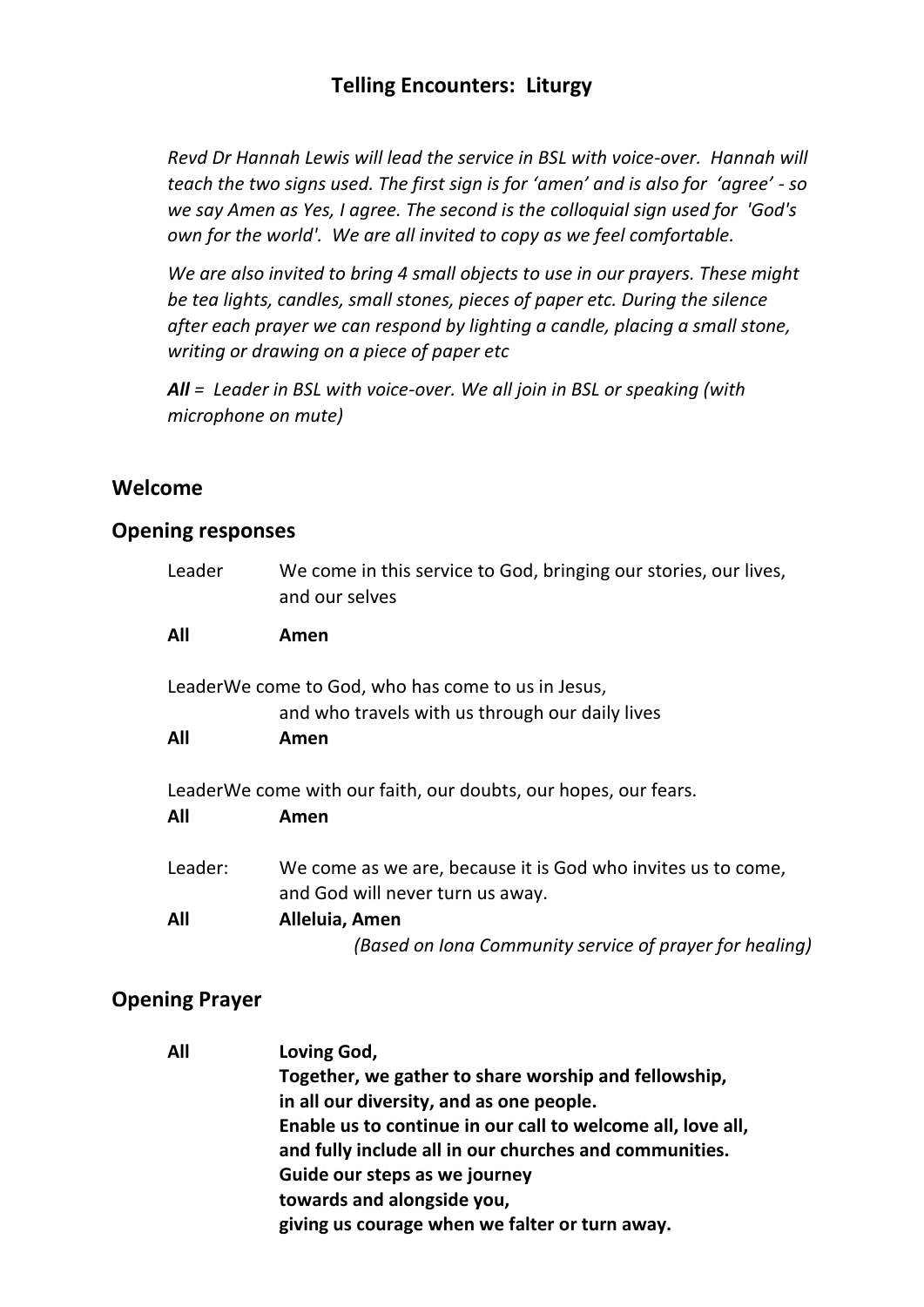|                | Allow us to see in each person your glory<br>and your image,<br>so that we can encourage one another<br>in all that lies ahead,<br>in friendship and hope.<br>We ask this in Jesus' name. Amen<br>(Ann Memmott, 2019) |
|----------------|-----------------------------------------------------------------------------------------------------------------------------------------------------------------------------------------------------------------------|
| Song           | Take, O take me as I am,<br>Summon out what I can be<br>Set your seal upon my heart<br>and live in me.                                                                                                                |
|                | Take, O take me as I am,<br>Let me hear you call my name,<br>Set my soul ablaze and<br>never quench the flame.                                                                                                        |
|                | Take, O take me as I am,<br>Let me with your glory shine<br>In my weakness show your strength,<br>your life in mine.                                                                                                  |
|                | Take, O take me as I am,<br>Let your hope in me abide<br>Grant me faith to take each step,<br>your love my guide.                                                                                                     |
|                | Take, O take me as I am,<br>Draw me into your embrace,<br>All I have I give to your<br>transforming grace.                                                                                                            |
|                | (v. 1 © 1995 WGRG, Iona Community; v2-5 Ally Barrett)                                                                                                                                                                 |
| <b>Reading</b> | <b>Matthew 28 16-20</b>                                                                                                                                                                                               |

Now the eleven disciples went to Galilee, to the mountain to which Jesus had directed them. When they saw him, they worshipped him; but some doubted. And Jesus came and said to them, "All authority in heaven and on earth has been given to me. Go therefore and make disciples of all nations, baptizing them in the name of the Father and of the Son and of the Holy Spirit, and teaching them to obey everything that I have commanded you. And remember, I am with you always, to the end of the age.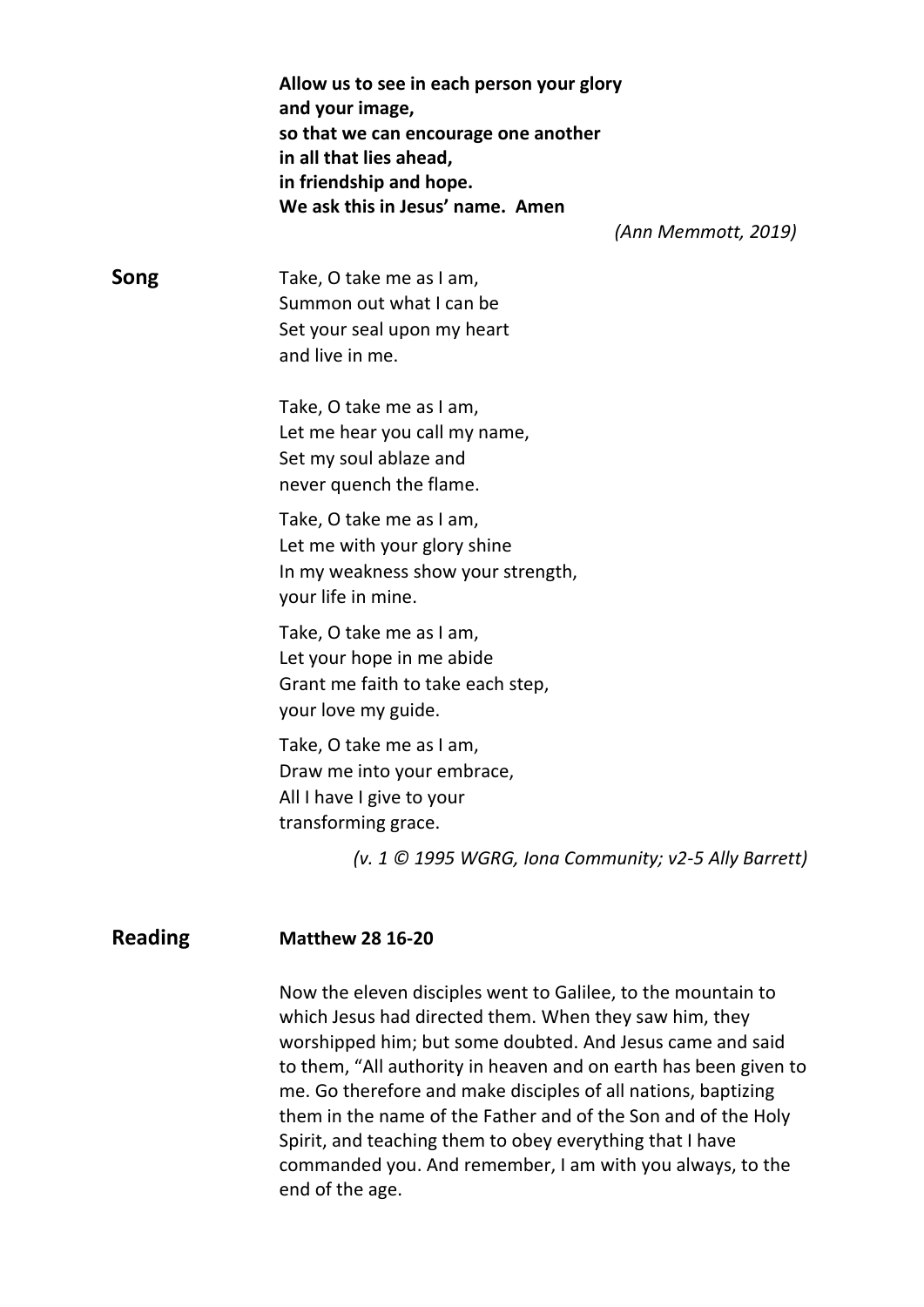# **Inclusive affirmation of faith**

| Leaderl believe in God           | Who made everything in heaven and on earth                                                                                                                                                                                     |                     |
|----------------------------------|--------------------------------------------------------------------------------------------------------------------------------------------------------------------------------------------------------------------------------|---------------------|
| Reader 1<br>Reader 2<br>Reader 3 | Including me; my name is  Made in the image of God.<br>My name is  Made in the image of God.<br>My name is  Made in the image of God.<br>My name is  Made in the image of God.                                                 |                     |
| Reader 1                         | I believe in the only Son of God,<br>Jesus Christ,<br>who was born, lived and died for the sake of us all;<br>who knew what it meant<br>to be despised and rejected,<br>mocked and ignored for who he was.                     |                     |
| Reader 2                         | I believe Jesus was killed, then rose again,<br>and by his resurrection<br>I have been saved from the bondage of sin and death;<br>from the bondage of oppression<br>and a world that wants me to pretend to be what I am not. |                     |
| Reader 3                         | I believe in the Holy Spirit of God,<br>who breathes life into each one of us.<br>who calls us forward when we would hang back;<br>who empowers me to believe in who I am<br>and in what I can do.                             |                     |
| Leader                           | I believe in a church where I can be myself,<br>where all are equal<br>and where this Good News of Jesus Christ<br>is challenged, expanded and made real<br>in its worship and in its work,<br>now and for ever.               |                     |
| All                              | Amen                                                                                                                                                                                                                           | (Hannah Lewis 1999) |

## **Prayers**

*There will be 4 short prayers, each followed by silence. During the silence after each prayer we are invited to respond by lighting a candle, placing a small stone, writing or drawing on a piece of paper etc*

|          | Prayer 1-3 Let us pray for                                 |
|----------|------------------------------------------------------------|
| Praver 4 | Let us pray for ourselves,                                 |
|          | that we might learn to value who God has created us to be, |
|          | and use the gifts God has given us to serve the Kingdom    |